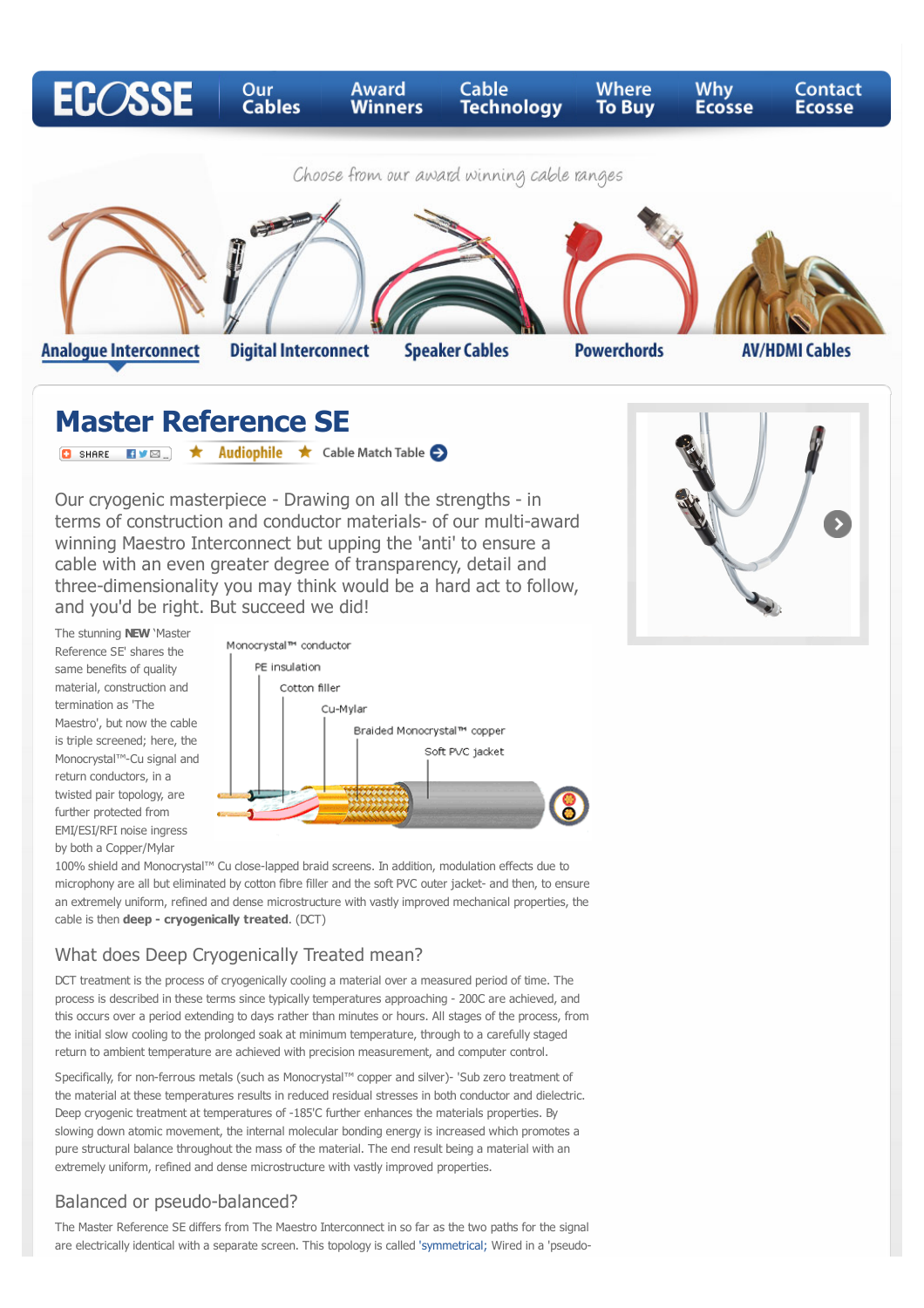balanced' fashion (with the screen connected at one end only to drain unwanted 'noise' (R.F.I.) it is terminated with our deep silver-plated (for faster, smoother transmission) non-compressing all-Monocrystal™ copper [MACH2XS RCA](http://www.paulnimmo.co.uk/ecosse/cable-technology.html#mach2) plugs. The MACH2XS offers all the benefits of our super awesome [MACH3 RCAs](http://www.paulnimmo.co.uk/ecosse/cable-technology.html#interconnect) but without the cost involved.

For 'fully- balanced' systems 'The Master Reference' may be specified with our Audiophile-Reference quality all[-Monocrystal™ copper XLR plugs](http://www.paulnimmo.co.uk/ecosse/cable-technology.html#mach3). This interconnect, due to its construction, is directional and an arrow on the sleeve indicates the appropriate direction.

It is equally at home between pre and power amp, between CD and pre amp or as tone -arm cable. The Master Reference exhibits vanishingly low noise and while eminently suitable for all line-level equipment, its low noise performance makes it positively shine between turntable and phono stage. In the right set up, where your system has the ability to resolve ever the finest levels of detail, it will outperform ALL its predecessors.

We sincerely recommend you match this cable from one of our Monocrystal™ 'speaker' range for the ultimate audio experience; try it with our [MS4.45](http://www.paulnimmo.co.uk/ecosse/ecosse_speakercable_ms4.45.html) pre-terminated biwire combination or better still one of our new [SuperMonocrystal™](http://www.paulnimmo.co.uk/ecosse/cable-technology.html#supermono) types. Heres the complete [cable synergy table](http://www.paulnimmo.co.uk/ecosse/cable_synergy_table.html).

#### A word about our unique terminations

The terminations at the ends of cables are part of the transmission path and therefore vital to it. They must not impede the delicate audio signal as inappropriate termination on the cable changes the so called characteristic impudence (and other electrical attributes) of the cable. The signal can be severely compromised by poor, compressing RCA plugs that grip the cable with a grub screw or a collett action. The cable loses it's integrity and the impedance can drop to somewhere in the region of 35 Ohms resulting in reflections and deletions.

To maintain the quality of the all-important interface between interconnect and component and compatibility between wire material and plug, when used in pseudo-balanced connection, Ecosse has developed our unique and non-compressing constant impedance MACH2XS RCA plug.(link) This high quality RCA plug consists of a centre pin and conjugate bracket shield\* which together offer going and return paths for the audio signal. To maintain continuity and optimum conductivity, these contact points are made from **deep silver plated Monocrystal™ copper** - same as the conductor wire itself (others use 'flash-gold' OFC plating which is a very thin coating that wears away very quickly and soon looks tarnished!). The plug casing is precision machined from highest quality copper alloy and is deep-plated. This thick casing offers further shielding - effectively a second 'Faraday Cage' - and reduces the ingress and radiation of EMI, ESI and RFI 'noise' even further, to virtually zero. The interface of shield\* and casing is one of high mechanical impedance, dissipating energy and rendering microphonic effects negligible. The full assembly represents Ecosse's Audiophile Grade RCA termination for smaller diameter cables and we believe the Ecosse MACH2XS RCA to be the best available price wise.

These shells are designed to perform a 5-fold function:

- 1. They provide a terminal to which the return/screen conductors can be firmly crimped and soldered.
- 2. They incorporate tiny teeth that grip the cable firmly and evenly around its circumference without compressing the cable and thereby maintain the cable's characteristic impedance right up to the solder joint.
- 3. When assembled, they form a Faraday cage, screening the signal right up to and including the RCA socket.
- 4. They form a union of high mechanical impedance with the outer casing, dissipating energy and therefore rendering the plug immune to the effects of microphony.
- 5. They firmly locate and clamp the centre pin's polypropylene dielectric, which, in conjunction with the outer casing, results in a strong, stable and extremely durable structure.

## $\supset$  Order here

## Technical Specifications

- © Monocrystal™copper conductors
- O Monocrystal™ copper braid screen
- Copper-Mylar shielding for 100% environmental protection/rejection
- O Superior ultra low-loss FPE dielectric
- Copper-Mylar shielding for 100% environmental protection/rejection
- MACH2XS RCA with deep silver-plated Monocrystal™ Copper pin and bracket shells